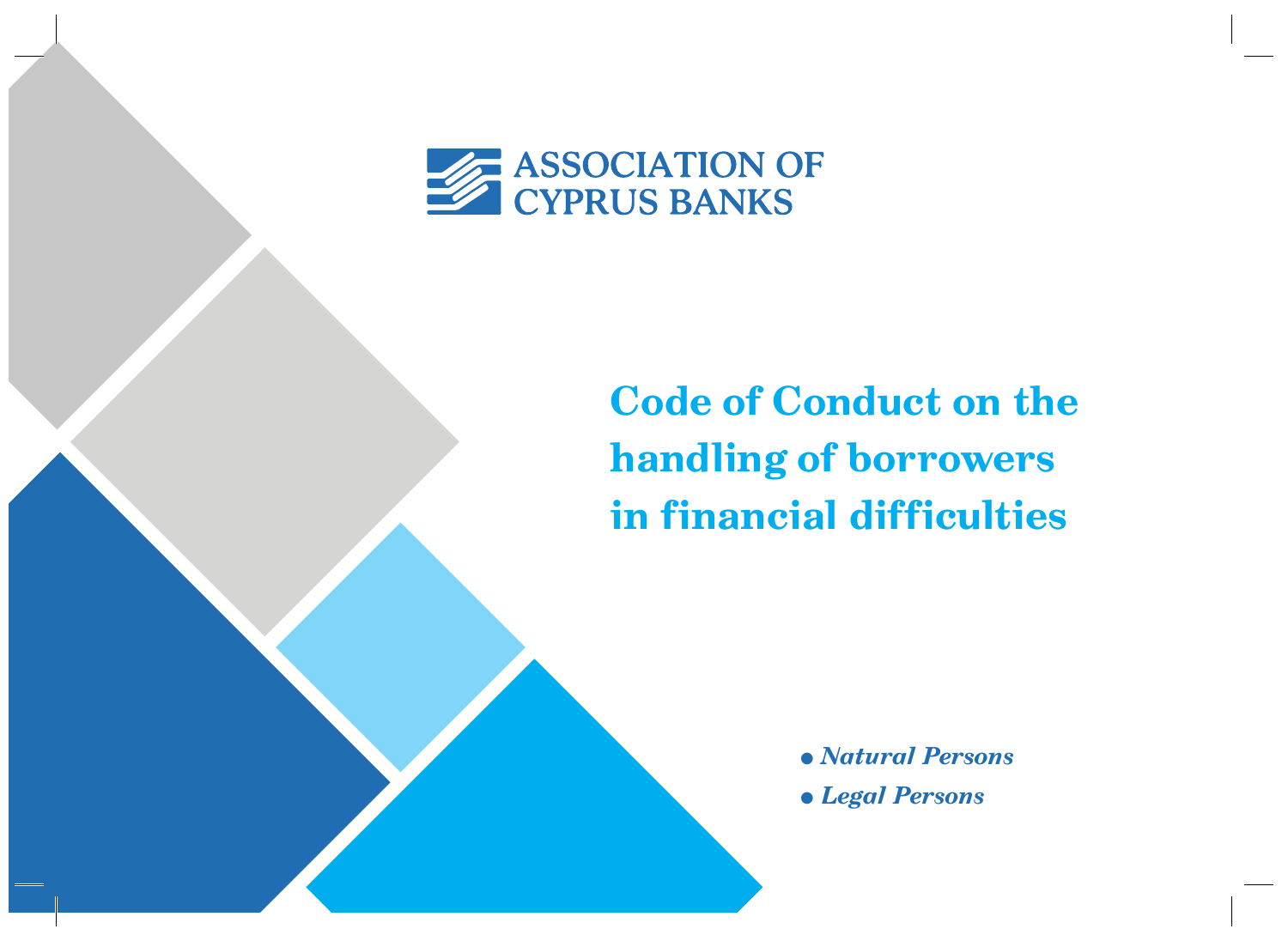## **What is the Code of Conduct of the Central Bank of Cyprus?**

The Code of Conduct provides the Authorised Credit Institutions (ACI) the common base for dealing with eligible borrowers (see criteria below) and intends to support efforts to achieve a fair, viable, consensual and voluntary restructuring, where possible.

#### **What is the scope of application of the Code of Conduct?**

The provisions of the Code of Conduct apply to the following persons:

- (a) Natural Person with total balances of credit facilities, including credit facilities of their connected persons, up to €1.000.000.
- (b) Micro and small enterprise (as defined in the EC Recommendation 2003/361/EC-specifically including enterprises employing less than 50 persons with an annual turnover and/or annual balance sheet total not exceeding €10.000.000) with total balances of credit facilities, including credit facilities of their connected persons, up to  $\text{\large\ensuremath{\in}} 1.000.000$ .

The Code of Conduct covers possible Guarantors of the borrower as well as third party Natural Persons providing collateral in favor of the ACI.

The following persons do not fall within the scope of application of the Code of Conduct: (i) persons for which an application for bankruptcy was filed by another creditor, (ii) persons for which a receiver or administrator was appointed by another creditor, and (iii) persons for which a dissolution decree was issued.

## **What is a credit facility?**

Credit facility means:

- (i) loan,
- (ii) overdraft account with a debit balance, and debit balances in accounts without an approved limit,
- (iii) revolving credit facility, financial leasing, hire purchase financing and credit card,
- (iv) discounting of promissory note or bill of exchange, payment under documentary letter of credit, payment under letter of guarantee, advance against goods in bonded warehouses, trust receipt advance, and
- (v) any other type of funded facility.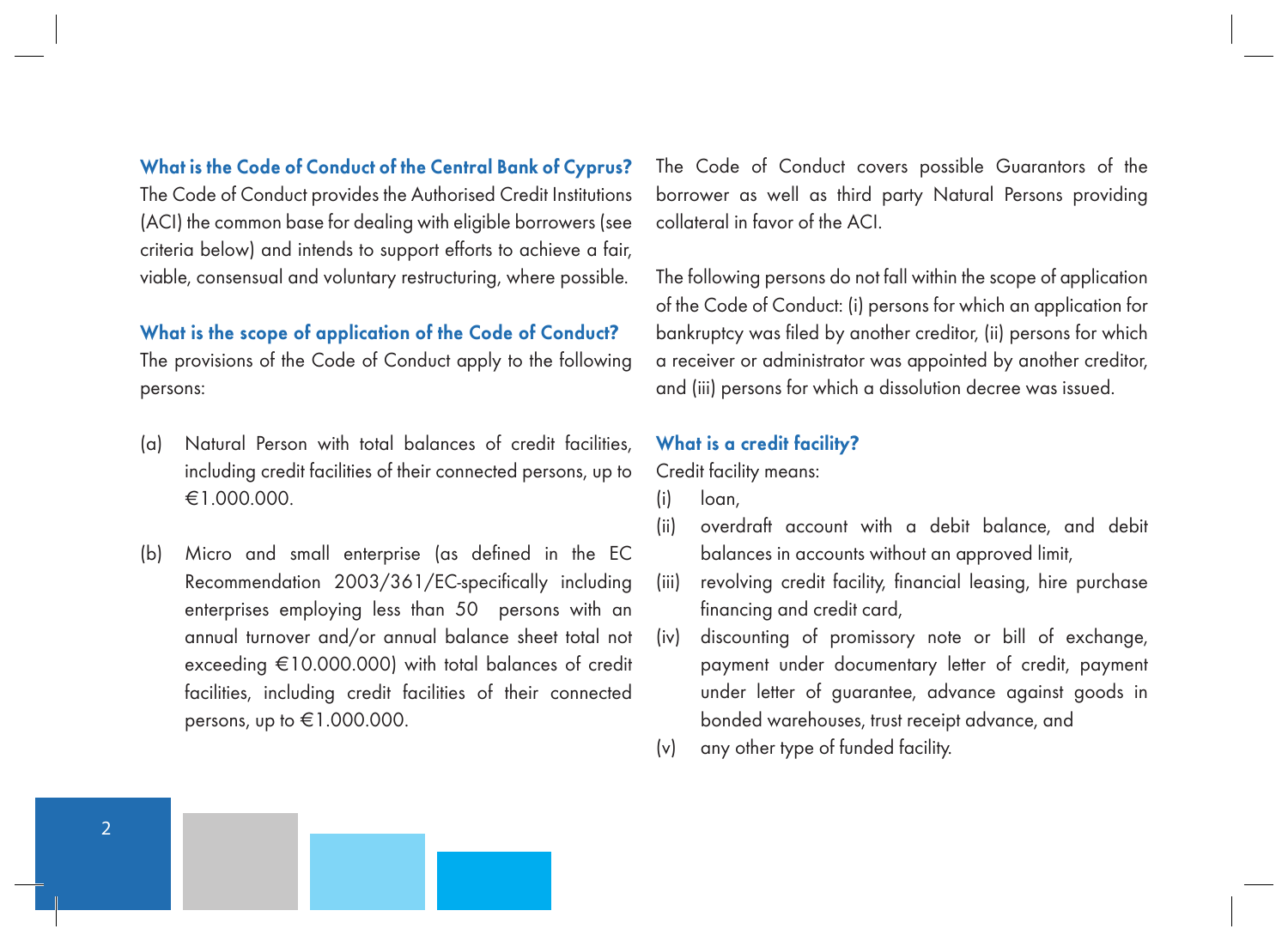

## **What is a credit facility in arrears?**

Credit facility in arrears means the borrower has not made a full repayment of a loan installment by the due date, and includes excesses.

## **What is a restructured credit facility?**

A restructured credit facility means any action by the ACI that changes the terms and/or conditions of the credit facility, aiming to deal with the borrower's existing or expected difficulties to service the credit facility according to the existing repayment program.

# **Which are the stages of communication between the ACI and the borrower?**

## *(a) Pre-arrears*

When the ACI anticipates that there is a material risk of the borrower going into financial difficulties and creating arrears.

The communication is by telephone or in person, is consultative and focuses on identifying relevant preventive measures.

# *(b) Early arrears*

When a borrower has not made a full repayment or only makes a partial repayment on the credit facility, up to 30 days following the contracted due date of the repayment program.

The communication is by telephone and consultative in nature and is done within the first 20 days.

When arrears reach 31 days and the borrower does not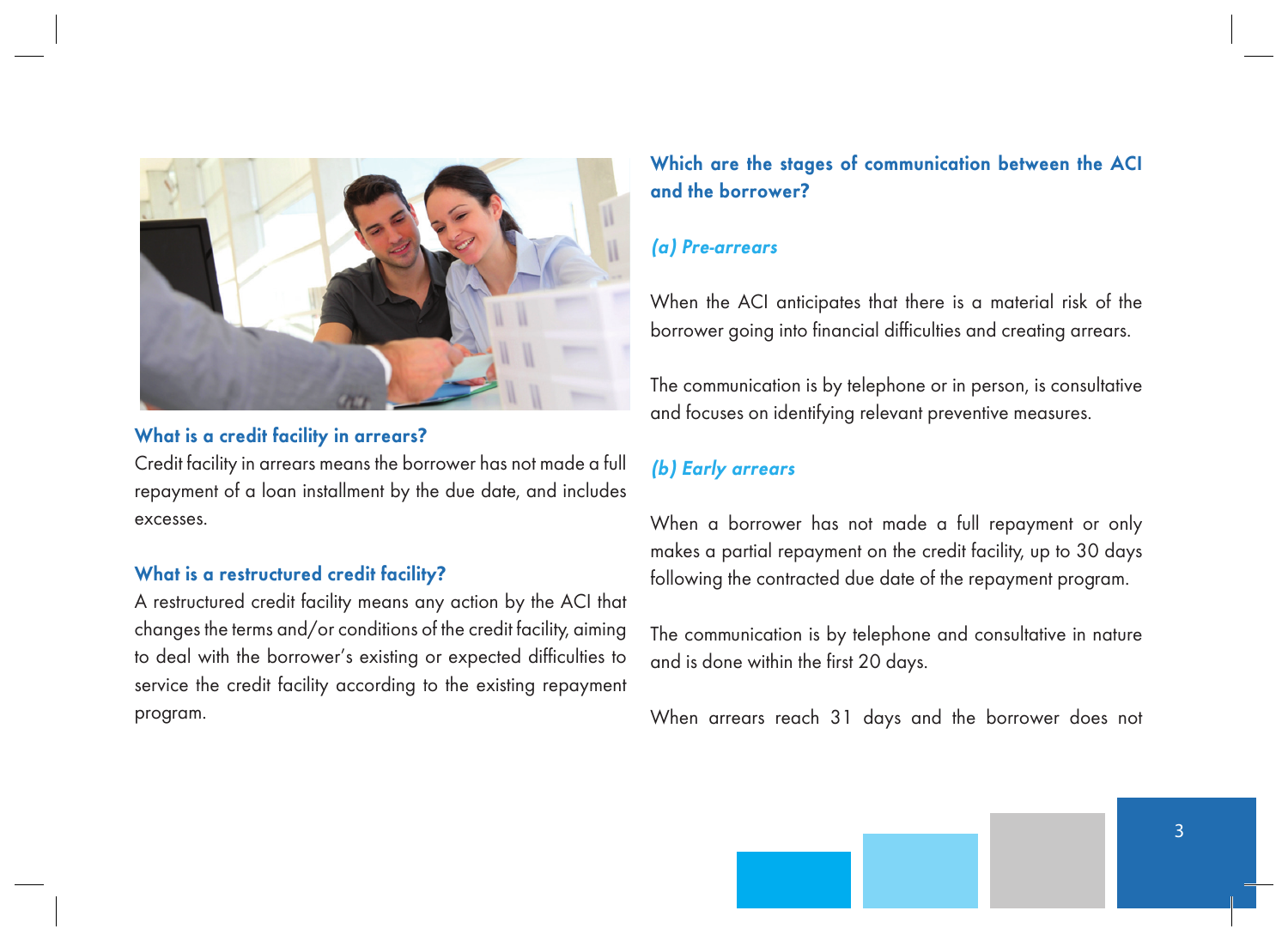respond to an oral arrangement, the ACI has to notify in writing both the borrower and possible guarantor(s).

The content of the written notification includes, among other, the following: information on arrears, potential fees/penalties/ interest relating to the arrears, borrower's obligations and liabilities as well as the potential impact of arrears, invitation to set an appointment to consider the reassessment of the borrower's financial circumstances and the potential restructuring of his credit facilities.

The written notification is accompanied by a telephone call to the borrower to ensure receipt of the notification, to remind the repayment obligations, to enquire on the expected payment and to schedule a face-to-face meeting.

## *(c) Mid arrears*

When arrears have reached 60 days past due and no workout arrangement is made or is in progress.

The ACI shall send another notification in writing, to the borrower and possible guarantor(s).

The content of the written notification includes, among other, the following: updated information on arrears, any applicable fees/ charges/penalties/interest, the right of the ACI to initiate legal proceedings, a call to the borrower to contact the ACI within 30 days from the date of this letter to either settle the arrears or to submit the financial and other information requested.

# *(d) Serious arrears*

When arrears have reached or exceeded 90 days and no workout arrangement is made or is in progress.

The ACI shall send a warning letter to the borrower and possible guarantor(s) setting out, among other, the following: all the information and actions included in the mid arrears written notification, information that if the borrower does not act in accordance with the said letter within 30 days from the date of this letter then he will be classified as "non-cooperative", outline the implications of being classified a "non-cooperative" including the potential for the initiation of legal proceedings by the ACI.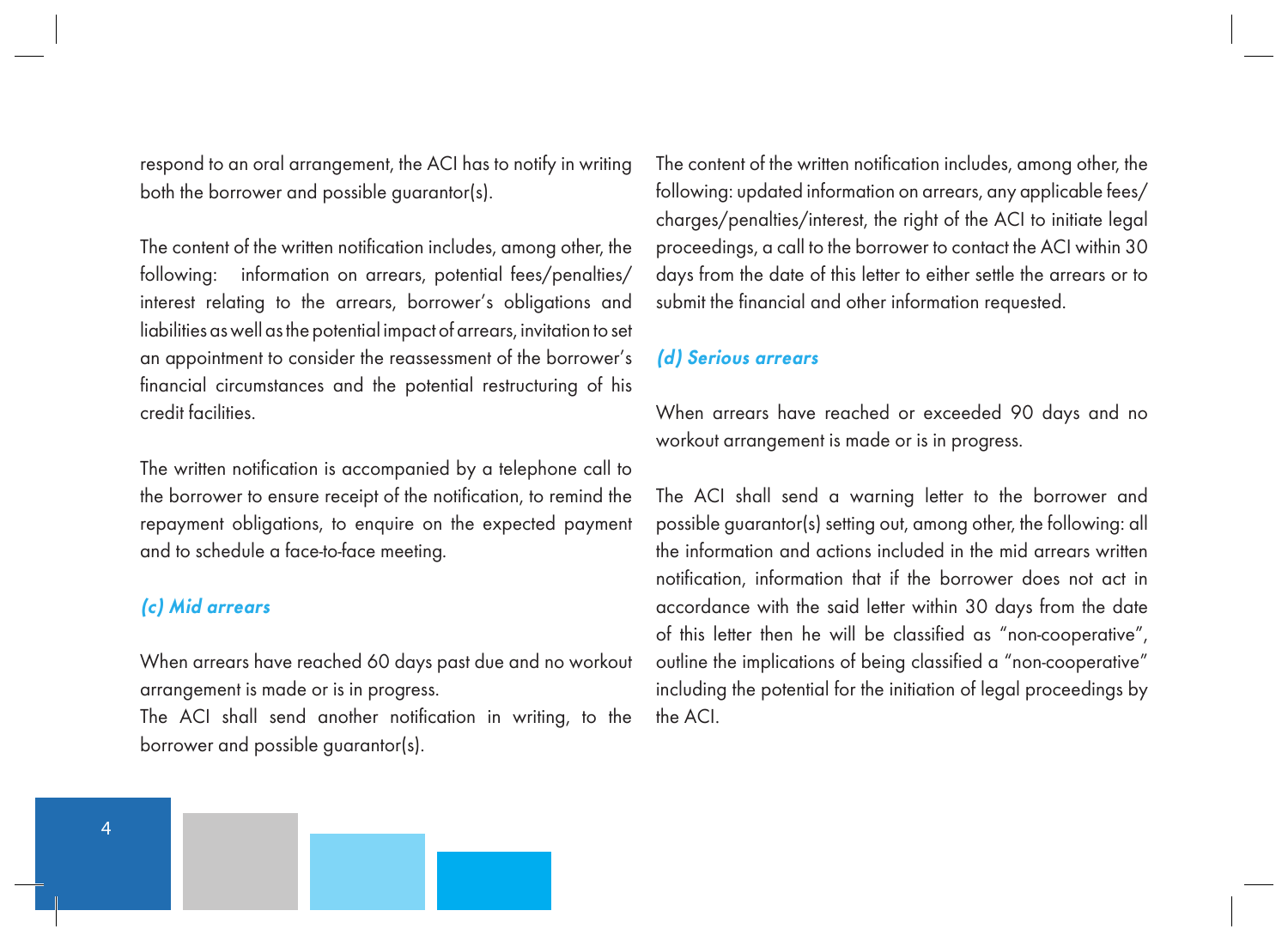

*(e) Classification of borrower as "non-cooperative"*

When the borrower is classified as "non-cooperative" the ACI shall send a letter to the borrower and possible guarantor(s) setting out, among other, the following: that the borrower is classified as "non-cooperative", details on the timeframe within which the ACI will begin legal proceedings, the risk of repossession and disposal of collateral pledged in favor of the ACI by the borrower and/or the Guarantors for the credit facilities in arrears, and that the ACI offers a final opportunity to the borrower to be reclassified as cooperative should he properly acts within fourteen (14) days from the date of this letter.

# **When is a borrower defined as "non-cooperative"?** A borrower is defined as "non-cooperative" when:

(a) any of the following conditions (i) to (iv) apply:

(i) does not fully and honestly disclose to the ACI relevant and material information that would have a significant impact on the assessment of his repayment ability; or

(ii) does not provide the relevant information and/or documentation as requested by the ACI for the assessment of his financial position, within a determined time limit; or

(iii) the duration of the contact between the ACI and the borrower, after the first communication of the ACI on its decision for a proposed restructuring solution/solutions, exceeds the 14 day time limit due the borrower's culpability; or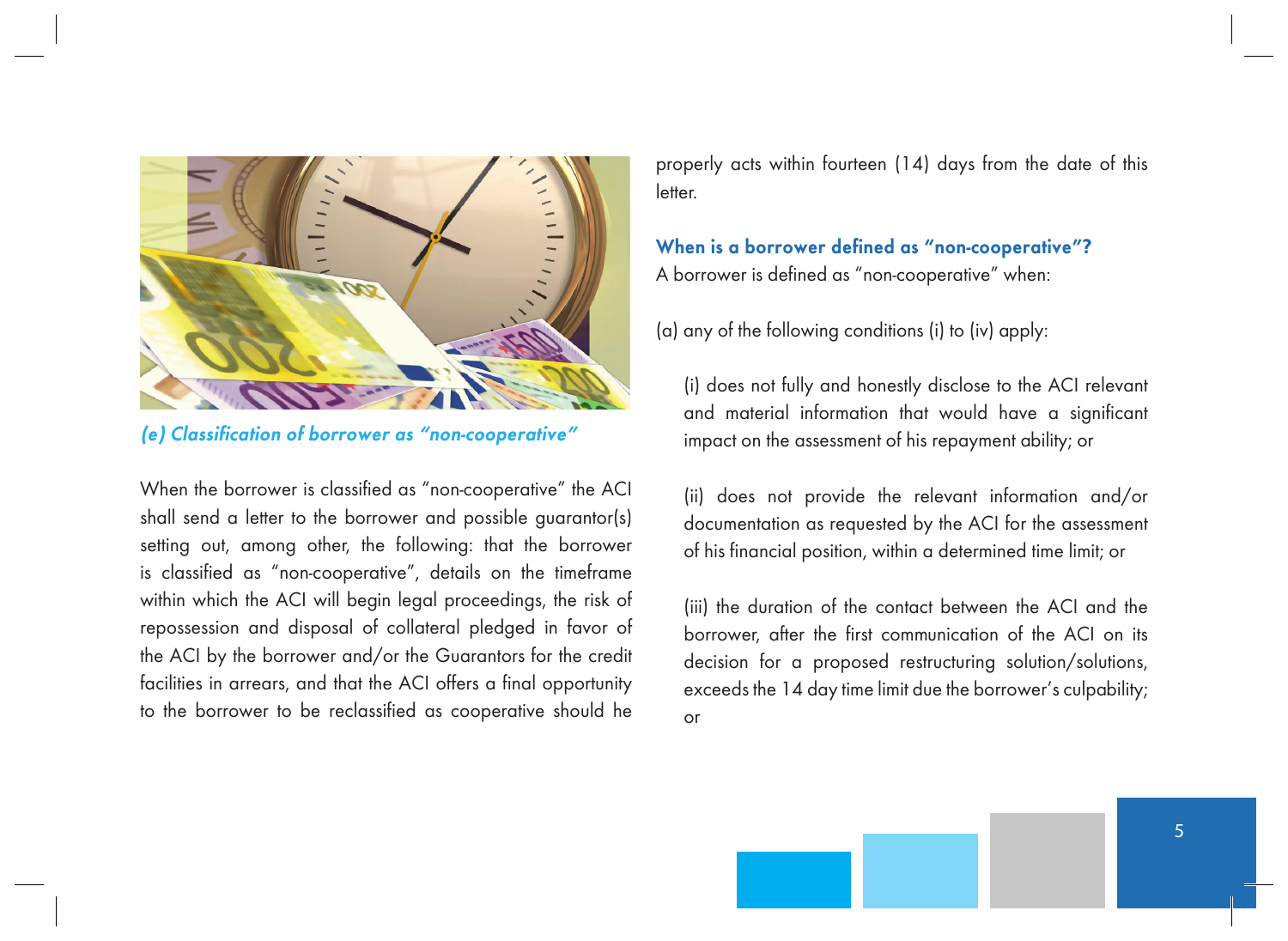(iv) 90 days elapse during which the borrower: has failed to meet his contractual repayments in full and has not entered into a workout arrangement, or fails to meet the new contractual repayment schedule as provided for in the agreed restructuring solution, and does not contact or does not respond to contact and notifications initiated by the ACI or does not collaborate with the ACI to develop a restructuring plan;

#### and

(b) a warning letter has been sent to the borrower due to the presence of serious arrears (over 90 days) and the borrower did not carry out the actions specified in the said letter.

# **Which financial information are borrowers required to submit to the ACI for the assessment of their repayment ability?**

(a) Natural Person: "Personal Financial Statement" (PFS) duly completed and signed, signed declaration to the ACI on the completeness and accuracy of the data in the PFS, and any possible additional required information for the purposes of assessing the repayment ability.

(b) Legal Person: audited financial statements or management accounts (if audited financial statements are unavailable) and any possible additional required information for the purposes of assessing the repayment ability

In case of borrowers (Natural and Legal Persons) whose repayment ability of credit facilities under restructuring is based also on their guarantors, the ACI shall require from these guarantors to submit corresponding information as that required from the borrowers in order to adequately assess their repayment ability.

# **What is the time limit for the submission of financial and other information?**

(a) Natural Person: Fourteen (14) days from the maturity date for action by the borrower in accordance with the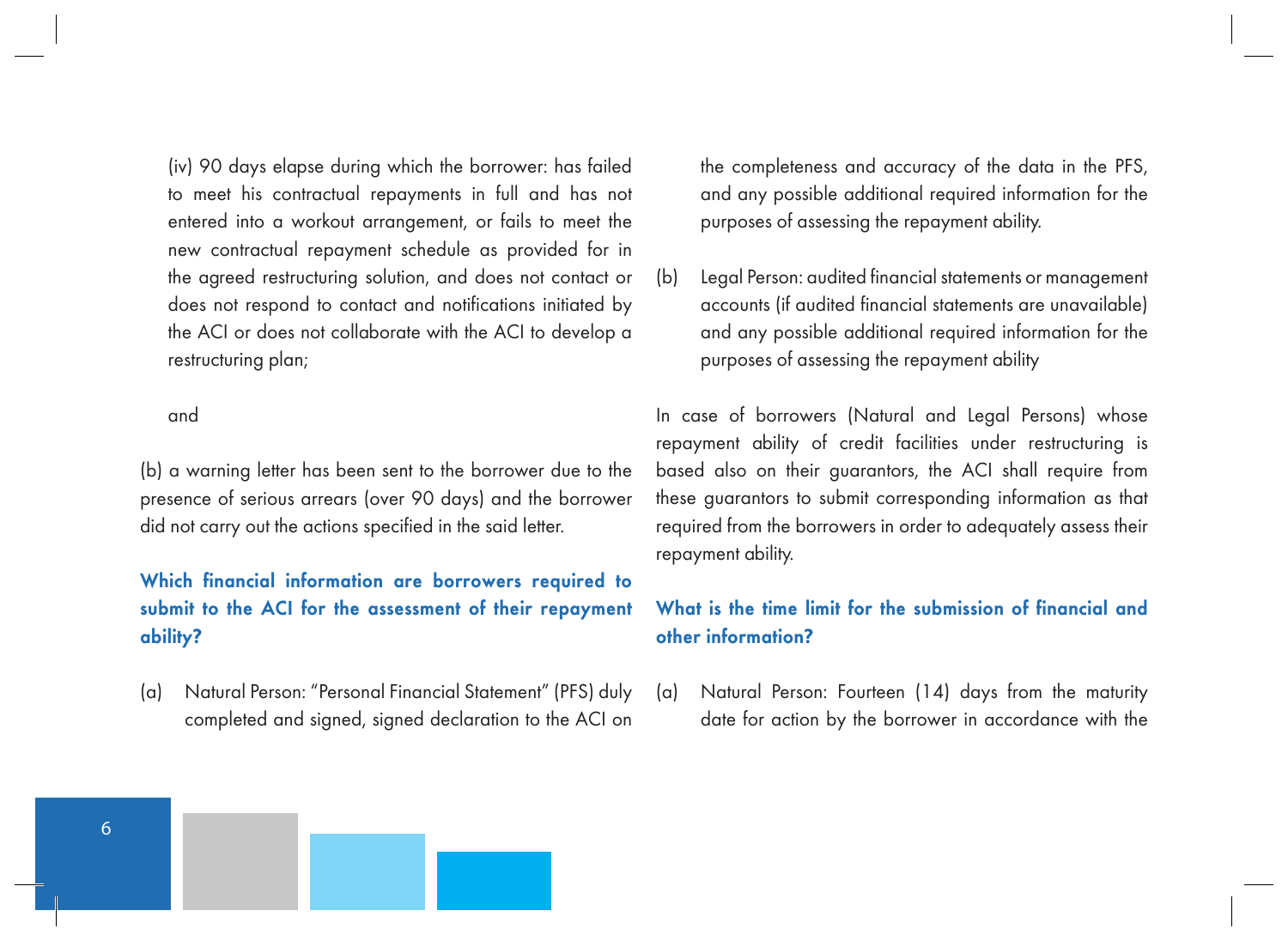

communication letter for mid arrears or serious arrears or due to the borrower classification as "non-cooperative", whichever applies.

(b) Legal Person: Two (2) months in case audited financial statements will be submitted or one (1) month in case management accounts will be submitted, from the maturity date for action by the borrower in accordance with the communication letter for mid arrears or serious arrears or due to the borrower classification as "non-cooperative", whichever applies.

## **How is the collateral asessment performed?**

The ACI shall perform a thorough assessment of the collateral as a secondary source of repayment. It shall conduct an independent professional valuation to determine the open market value and forced sale value of the property, in cases where:

- (a) the existing collateral will be sold to reduce the borrower's credit facilities;
- (b) an unencumbered property will be considered as additional collateral;
- (c) an unencumbered property will be assigned so to convert an unsecured credit facility into a secured credit facility.

## **What is considered a "sustainable restructuring solution"?**

A restructuring solution is considered sustainable when it provides the borrower with an opportunity to repay his credit facility in accordance with a revised restructuring plan and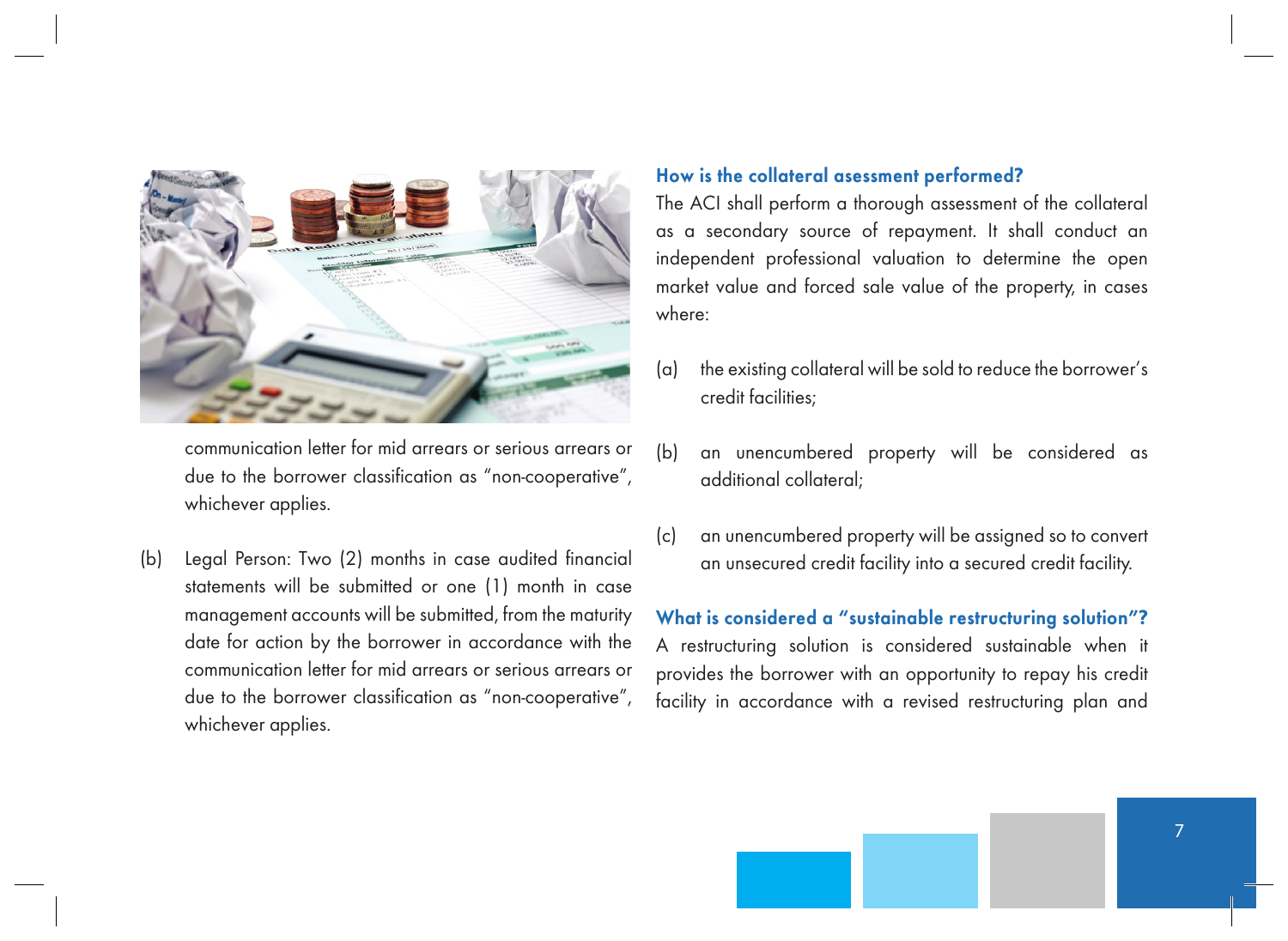when it achieves a reduction of the credit facility balance in the medium/long term.

## **What is the time framework for completing the borrower assessment process by the ACI?**

The completion time of the assessment process and first oral briefing of the borrower regarding a proposed restructuring solution/s, or unavailability of a viable restructuring solution, shall not exceed the following:

- (a) Natural Person: One (1) month from the date of receipt of all the necessary information for restructuring purposes by the borrower and where applicable the guarantors.
- (b) Legal Person: Two (2) months from the date of receipt of all the necessary information for restructuring purposes by the borrower and where applicable the guarantors.

## **How does the ACI communicate its decision to the borrower?**

The ACI communicates to the borrower, and where applicable to the guarantor, its final decision by handing him a "letter of offer"/"letter of negative decision" or by post where a meeting is not feasible.

# **What process shall the borrower follow in case he decides to reject the ACI's restructuring solution?**

In case a borrower decides to reject the restructuring solution he needs to notify the ACI in writing within twenty-one (21) days from the date of receipt of the "letter of offer".

Thereafter, the ACI shall within seven (7) days respond to the borrower in writing: (a) expressing its willingness to converge, again, in order to assess other options, if possible, or (b) explaining that this is not possible and setting out the implications for the borrower if he rejects the proposal.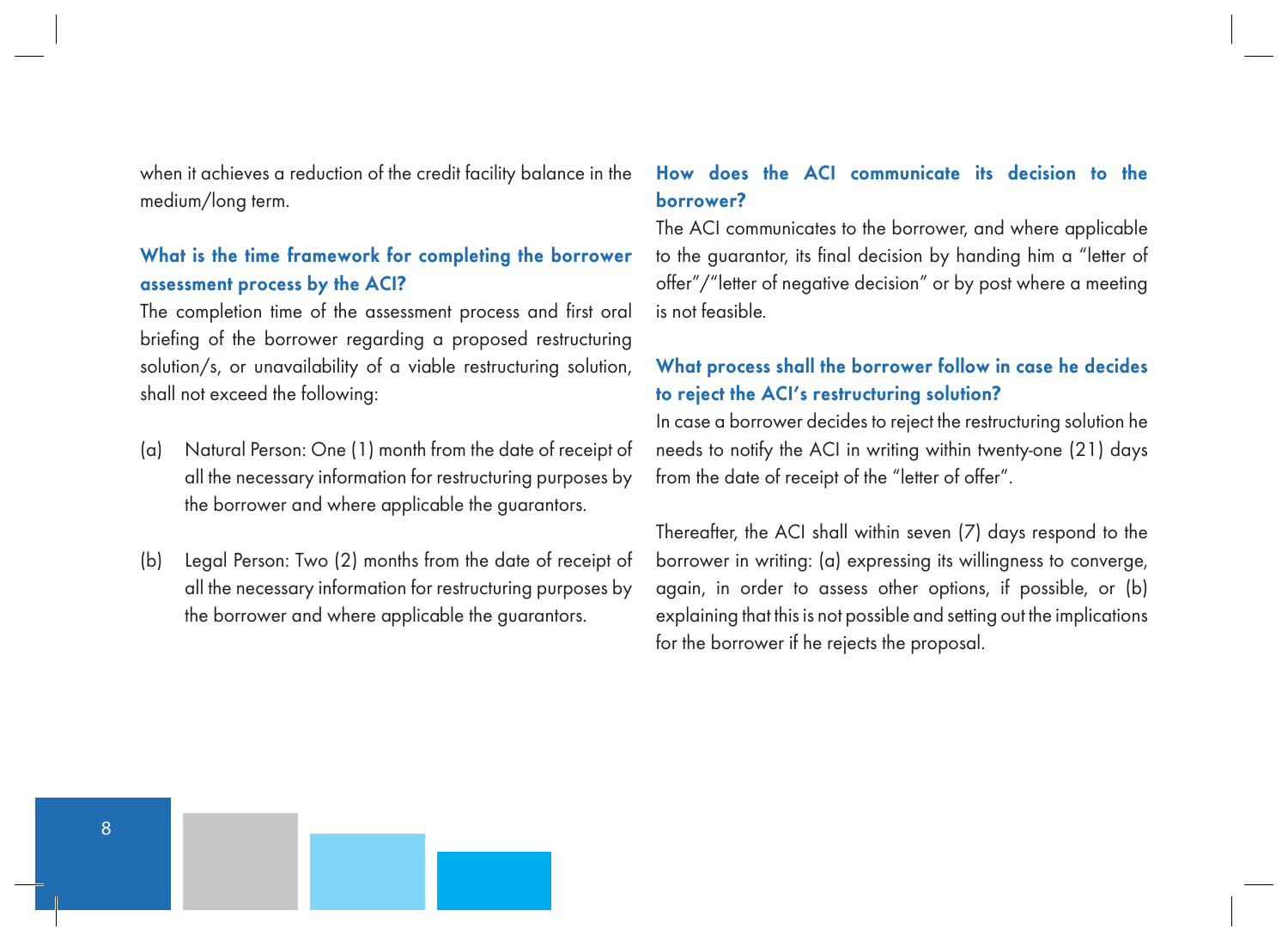

## **What is the Mediation process?**

A borrower (Natural Person or Legal Person with annual turnover not exceeding €250.000) can submit in writing a request to the Financial Ombudsmam (Ombudsman) to appoint a Mediator in relation to the restructuring of credit facilities, provided the total contractual obligation of the borrower does not exceed €350.000 and is guaranteed by collateral or by an agreement of assignment of collateral rights on the property used as a primary residence (occupied by the owner for a period of at least 6 months per year).

The application for the appointment of a Mediator can be submitted within fourteen (14) working days from the day: (a) the borrower submits his financial information (PFS or audited financial statements/management accounts) to the ACI, or (b) the ACI communicates to the borrower the "letter of offer"/"letter of negative decision" for restructuring a credit facility.

The Mediation process does not exceed in total one (1) month. The cost for the mediation service does not exceed  $\epsilon$ 500 and is distributed 80% for the ACI and 20% for the borrower.

On completion of the mediation process the Mediator submits to the Ombudsman a report indicating whether: (a) the two parties have appeared, (b) the two parties have consulted in good faith, and (c) an agreement has been achieved or not.

For more information contact the Financial Ombudsman Office. (tel: 22 848900, fax: 22 660584)/22 660118, email: mediations@financialombudsman.gov.cy).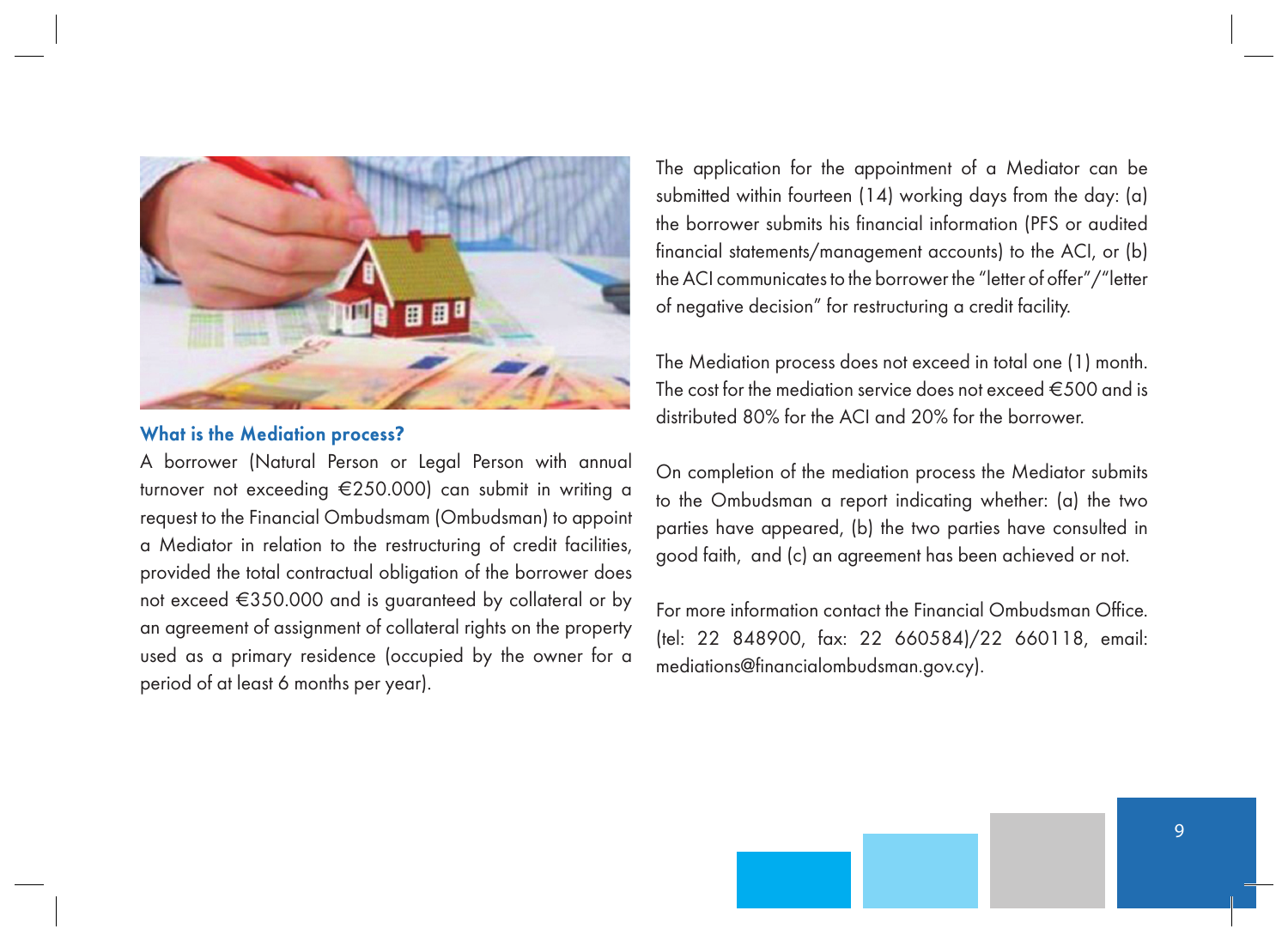# **What is the Appeals Committee (AC) of the ACI and when can a borrower submit an appeal?**

The AC is composed by members who are independent from the credit departments and restructuring services of the ACI and handles borrowers' appeals in relation to the restructuring of credit facilities.

A borrower has the right to submit in writing an appeal to the AC within:

- (a) one (1) month from the date of receipt of the letter from the ACI explaining that it is not possible to assess other options beyond the "letter of offer" that has been already communicated to the borrower, or
- (b one (1) month from the date of receipt of the "letter of negative decision" from the ACI, or
- (c) five (5) working days from the date the ACI submits its restructuring proposal, as a result of the mediation process.



The AC examines whether: (a) the ACI complied with the provisions of the Code of Conduct, (b) the restructuring solution offered was suitable and compatible with the borrower's circumstances, otherwise recommend the development of an alternative restructuring solution, and (c) in case the ACI does not propose a restructuring solution (negative decision) due to absence of a viable restructuring solution, to re-assess the borrower and ensure that indeed no restructuring solution exists.

The AC shall issue its decision within two (2) months from the date of receipt of borrower's appeal.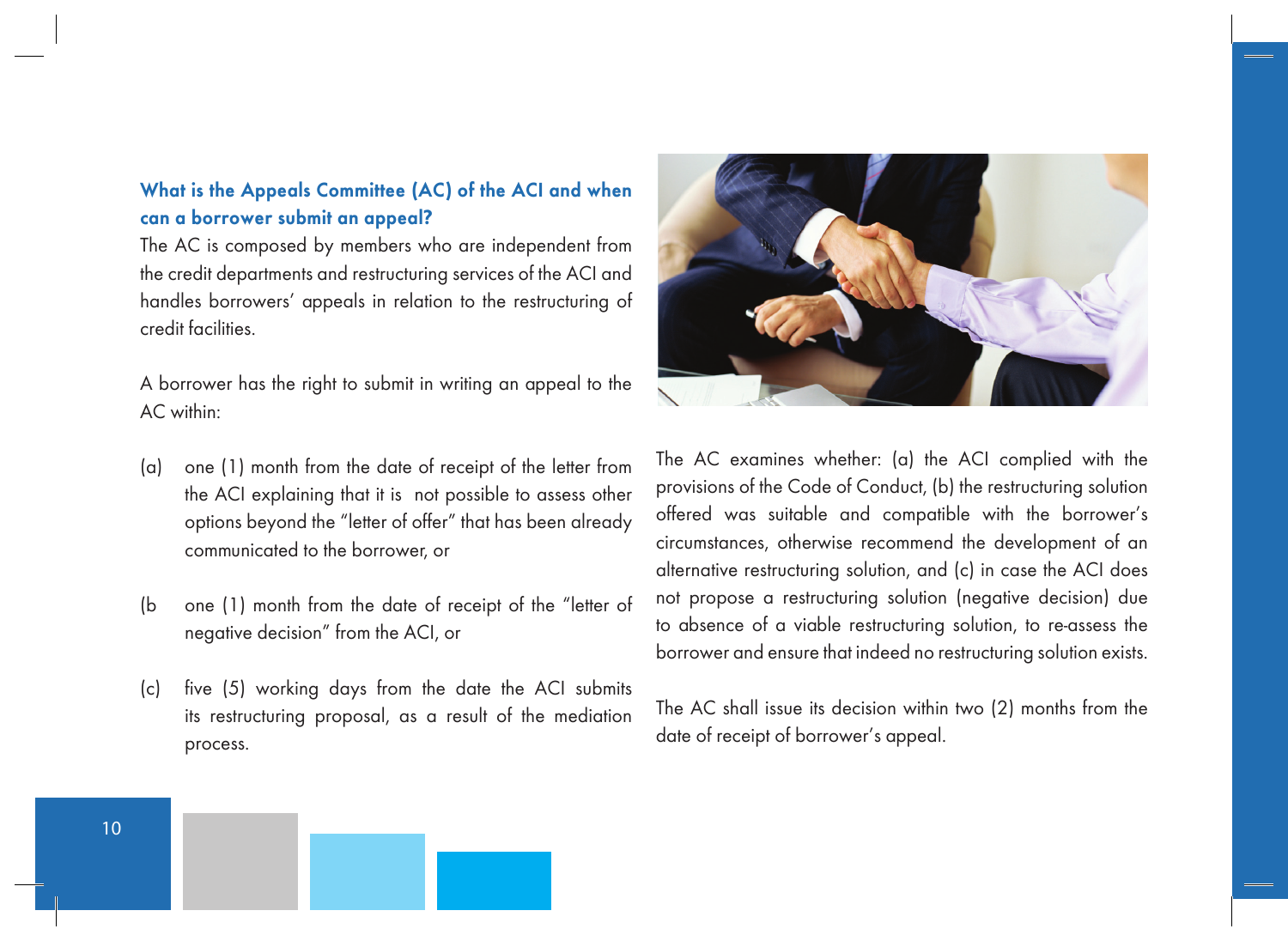The content of this brochure is based on the Directive on Arrears Management of 2015 issued by the Central Bank of Cyprus. Any references given herein do not represent opinions of the Association of Cyprus Banks or its members, do not constitute advice and should not be interpreted as such in relation to any matter.